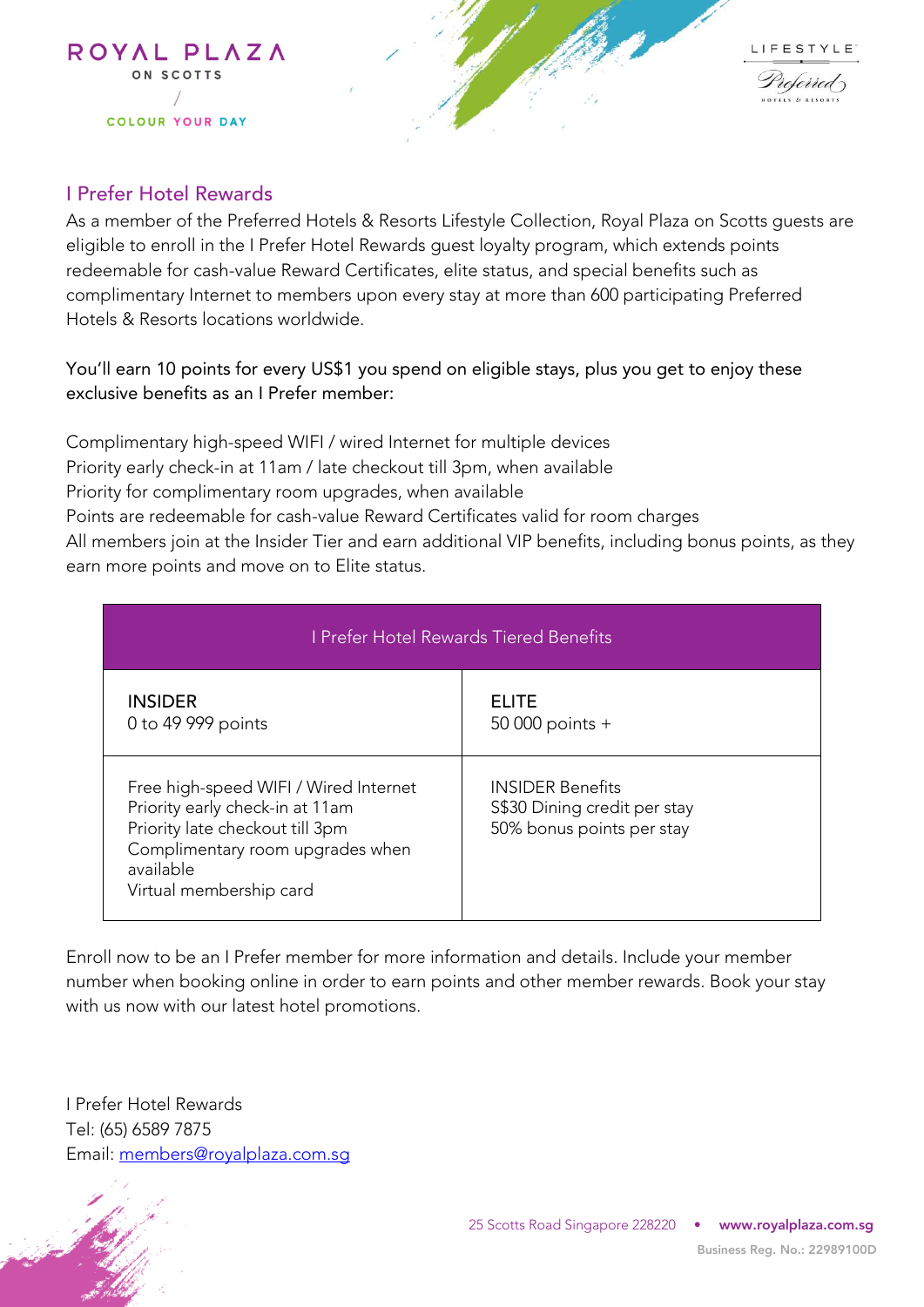



## FREQUENTLY ASKED QUESTIONS

## PROGRAMME UPDATE: FEBRUARY 12, 2016

What has changed as of February 12, 2016?

There are 4 key changes to the programme:

- 1. The number of points earned has been increased from 1 point per US\$1 spent to 10 points per US\$1 spent for eligible stays.
- 2. The tiers have been consolidated and re-named. There are now two tiers: Insider (base tier) and Elite (top tier). Previous Silver members will now have Insider status, while previous Gold and Platinum members will now have Elite status.
- 3. Richer instant benefits:

| <b>INSTANT BENEFITS</b>                                     | <b>INSIDER</b><br>$(0-49.999)$ | <b>ELITE</b><br>$(50,000+)$ |
|-------------------------------------------------------------|--------------------------------|-----------------------------|
| Points earned per eligible US\$1<br>spent for stays         |                                |                             |
| Exclusive member rates                                      |                                |                             |
| Redeem points for free nights,<br>dining, and spa services* |                                |                             |
| Room upgrade**                                              |                                |                             |
| Free Internet                                               |                                |                             |
| Priority early check-in,<br>late check-out**                |                                |                             |
| Welcome amenity                                             |                                |                             |

\* Varies by hotel

\*\* Based on availability at check-in

I was previously a Silver tier member. What tier am I now?

Silver tier members now have Insider status. Insider benefits include:

10 points earned for every eligible US\$1 spent for stays Redeem points for free nights, dining, and spa services\* Room upgrade\*\* Free Internet Priority early check-in, late checkout\*\*

*\*Varies by hotel \*\*Based on availability at check-in*



25 Scotts Road Singapore 228220 • **www.royalplaza.com.sg**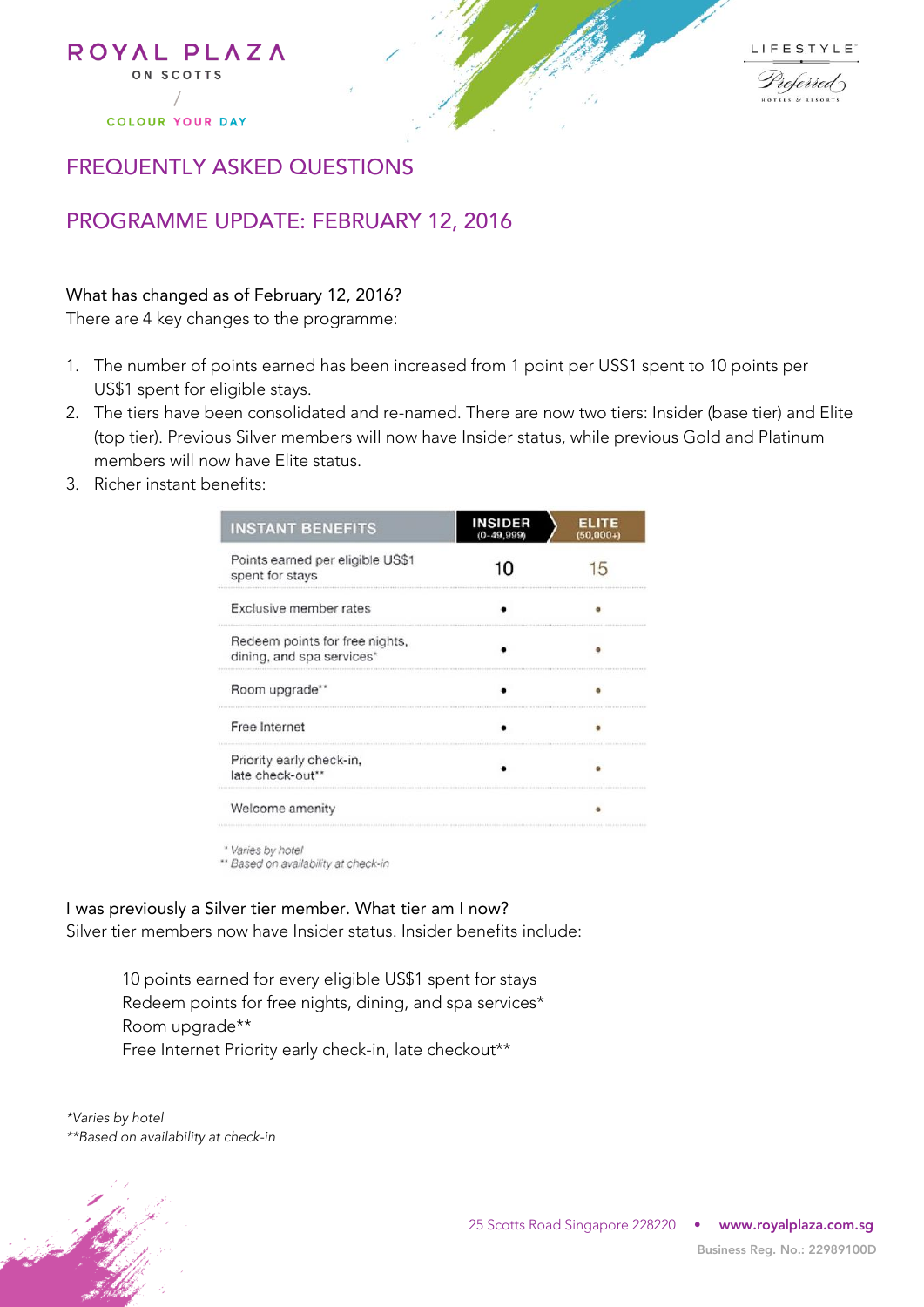



I was previously a Gold or Platinum tier member. What tier am I now? Gold and Platinum tier members now have Elite status. Elite benefits include:

15 points earned for every eligible US\$1 spent for stays Redeem points for free nights, dining, and spa services\* Room upgrade\*\* Free Internet Priority early check-in, late checkout\*\* Welcome amenity

*\*Varies by hotel \*\*Based on availability at check-in* 

ON SCOTTS

**COLOUR YOUR DAY** 

I see that I now earn 10 points per US\$1 spent on eligible stays. Does that mean I will earn Reward Certificates 10 times faster?

No. The number of points needed to redeem Reward Certificates have also been increased by 10x.

| <b>Reward Certificate</b> | <b>Points Required</b> |
|---------------------------|------------------------|
| <b>US\$25</b>             | 12,500                 |
| <b>US\$50</b>             | 25,000                 |
| US\$100                   | 50,000                 |
| US\$250                   | 125,000                |
| <b>US\$500</b>            | 250,000                |

### How will my points balance be affected by the programme changes?

I Prefer members will now earn 10 points per US\$1 spent on eligible stays. Your points balance, along with the number of points needed to reach the next tier and the number of points needed to redeem a Reward Certificate, have been adjusted accordingly.

### Do I have to reprint my member card?

Yes, members will need to print their new cards. To print your member card, log in to your I Prefer account and select "Print member card" from your dashboard.

### How do I order a physical member card?

Members cannot order physical member cards at this time. All members can print their member cards by logging in to their I Prefer account and selecting "Print member card" from their dashboard.

### How do I check what my new tier status is?

Log in to your account at [www.iPrefer.com.](http://www.iprefer.com/) Your tier status will be visible on your member dashboard.

### Can I pay to upgrade to Elite status?

No, all I Prefer members must accumulate points via eligible stays in order to reach the next tier.

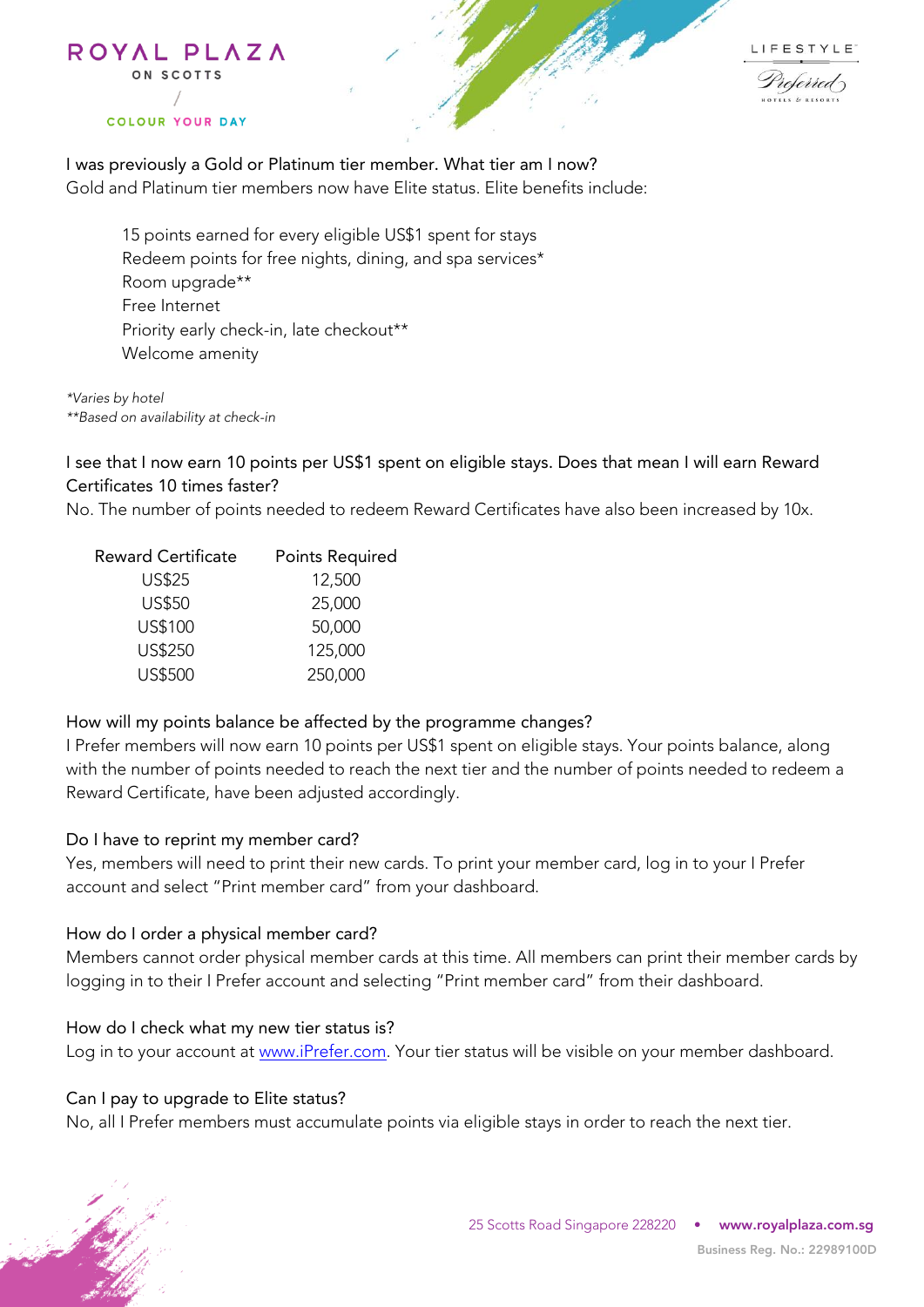

I currently have elite status with another hotel rewards programme. Does I Prefer offer status matches? Yes, you may contact *iPrefer@preferredhotels.com* and provide proof of your status at another hotel rewards programme.

I am an Elite member and I noticed that I get a "welcome amenity". What is a welcome amenity? Every I Prefer-participating hotel offers Elite members a unique amenity during their stay. These can range from bottles of wine and artisanal chocolates to resort credits.

Is my room upgrade guaranteed? Room upgrades are based on availability at check-in.

### How do you define "room upgrade"?

A room upgrade is based on availability at check-in, and can include, but is not limited to: upgrade to a higher floor, a room with a superior view, or higher room category.

## How do I arrange an early check-in and late checkout?

Prior to your arrival, please notify the hotel of your estimated time of arrival. You may arrange your late checkout with the front desk staff during your stay.

## MEMBERSHIP

### How do I join I Prefer?

You can join anytime at [www.preferredhotels.com/iprefer/enroll](http://www.preferredhotels.com/iprefer/enroll) or at any participating Preferred Hotels & Resorts hotel.

How much does it cost to join I Prefer? Membership is free!

### What benefits do I receive as an I Prefer member?

All I Prefer members earn points for eligible stays at participating hotels. Membership is free and you can expect the following benefits during every stay:

| <b>INSTANT BENEFITS</b>                                     | <b>INSIDER</b><br>$(0-49,999)$ | <b>ELITE</b><br>$(50,000+)$ |
|-------------------------------------------------------------|--------------------------------|-----------------------------|
| Points earned per eligible US\$1<br>spent for stays         |                                | ר! ו                        |
| Exclusive member rates                                      |                                |                             |
| Redeem points for free nights,<br>dining, and spa services* |                                |                             |
| Room upgrade**                                              |                                |                             |
| Free Internet                                               |                                |                             |
| Priority early check-in,<br>late check-out**                |                                |                             |
| Welcome amenity                                             |                                |                             |

Varies by hotel \*\* Based on availability at check-in

25 Scotts Road Singapore 228220 • **www.royalplaza.com.sg** 25 Road 228220 • **www.royalplaza.com.sg**

 **Business Reg. No.: 22989100D Business Reg. No.: 22989100D**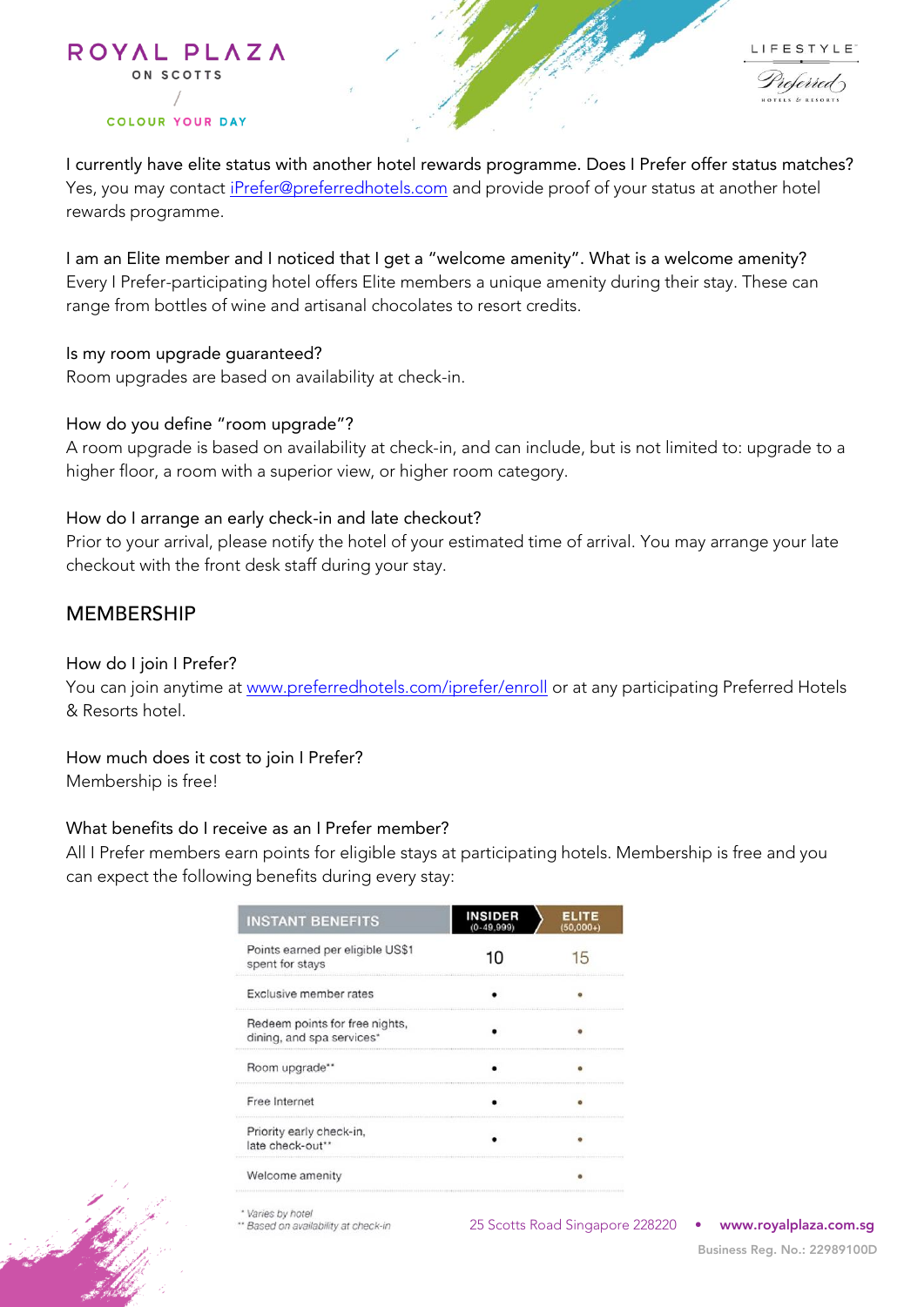

## How do I get upgraded to Elite status?

You must earn 50,000 points within one year of your membership anniversary date to move from Insider to Elite status.

You do not have to wait for your anniversary to be upgraded. You will move immediately to the next tier when you reach the next points level. Tier benefits will remain in place through your next anniversary date regardless of your activity.

### How do I maintain my Elite status?

You can maintain your status by reaching the same or higher points levels during the 12-month period following your anniversary date. If you do not maintain the qualifying amount of points during this time, you will be downgraded to Insider status on your next anniversary date.

## Do I get benefits if I sign up during a hotel stay?

If you enroll at a participating hotel at check-in, you will receive Insider benefits for your current stay, with the exception of points. Only reservations made with an I Prefer member number are eligible for earning points.

## POINT MANAGEMENT

### How do I earn points?

You must include your I Prefer member number in your reservation and book your stay at participating hotels via one of the following channels in order to earn points and other I Prefer member benefits:

### [www.iPrefer.com](http://www.iprefer.com/)

PreferredHotels.com and associated websites I Prefer or Preferred Hotels & Resorts call centres Participating hotel websites Hotel direct Travel agent bookings using official Preferred Hotels & Resorts booking codes

### How many points will I earn when I stay at a participating hotel?

You will earn 10 points for every US\$1 in reservation spend, excluding taxes and charges, on eligible stays. For example, if you spend US\$100 per night for three nights, you will earn 3,000 points.

Stays paid in non-US currency will be converted to US\$ at an exchange rate at the discretion of Preferred Hotels & Resorts.

I forgot to add my I Prefer member number to my reservation at the time of booking. How can I add it? If you made your reservation directly with Preferred Hotels & Resorts, email your request to [iPrefer@preferredhotels.com](mailto:iPrefer@preferredhotels.com) and include your member number and reservation confirmation number. If you made your reservation directly with the hotel or via another channel, contact the hotel and ask them to include your member number in the reservation prior to arrival.

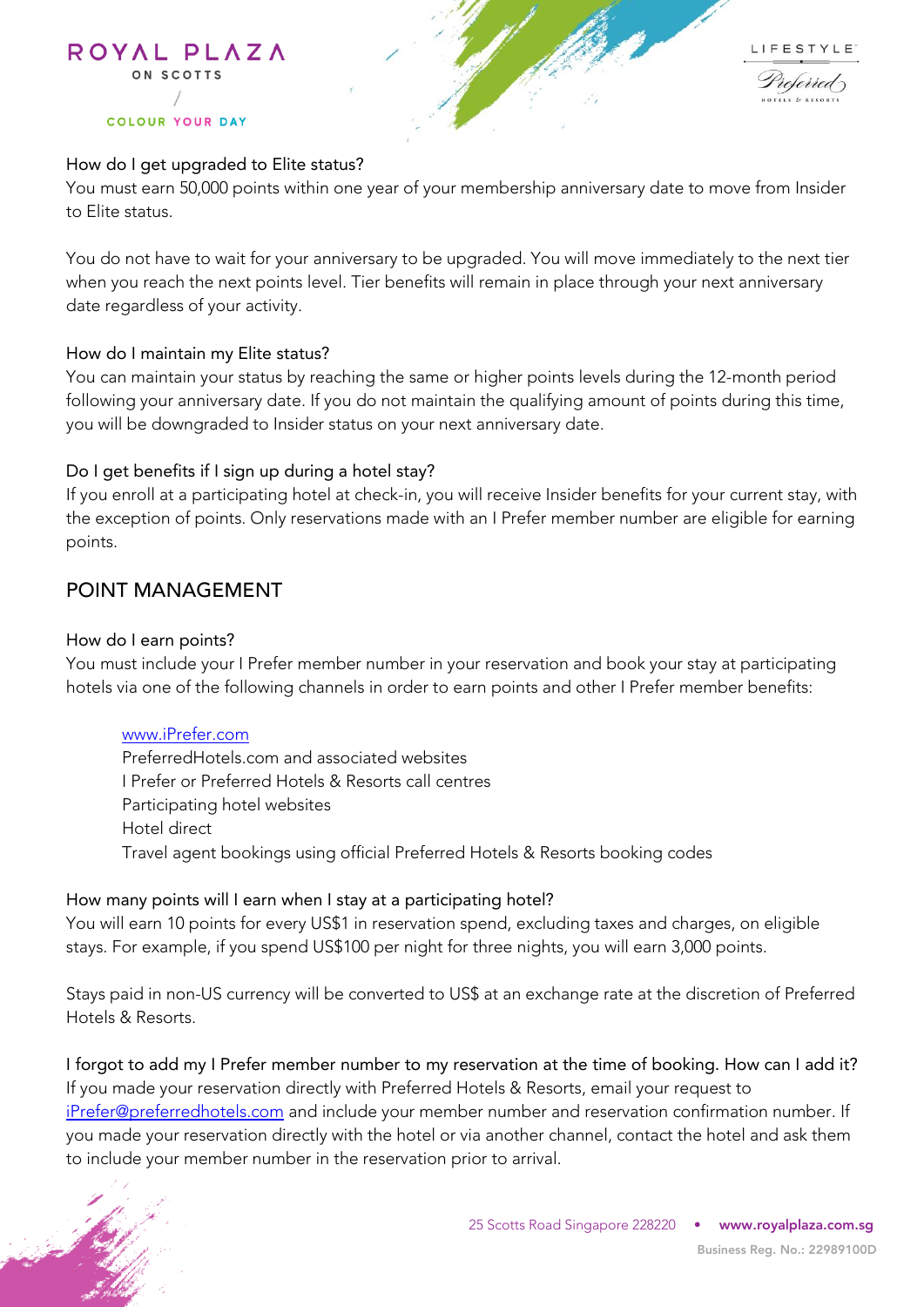

Can I earn points for non-room charges, such as dining in the hotel restaurant? Some hotels may offer additional point earning opportunities including spa, restaurant, gift shop, and resort charges, but this is at the discretion of the hotel and is not automatically included in point earning.

## How do I add my I Prefer number to my reservation if I forgot it when I made the reservation?

If you made your reservation directly with Preferred Hotels & Resorts, email your request to [iPrefer@preferredhotels.com](mailto:iPrefer@preferredhotels.com) and include your member number and reservation confirmation number. If you made your reservation directly with the hotel or via another channel, contact the hotel and ask them to include your member number in the reservation prior to arrival.

## Do I earn points for a hotel's own loyalty programme in addition to my I Prefer points?

You will earn I Prefer points and benefits for every eligible stay at participating hotels. It is at the discretion of each hotel to extend benefits from other hotel loyalty programmes they may offer.

## Do I earn airline miles in addition to my I Prefer points?

You will earn I Prefer points and benefits for every eligible stay at a participating hotel. If a hotel also participates in the Preferred Hotels & Resorts' airline frequent flyer programme, you can request credit for your same stay.

## Are my past stays eligible for points?

I Prefer points will not be awarded for stays prior to August 15, 2013 or prior to member enrollment.

### Do points expire?

Yes. Points will expire after 24 months of membership inactivity. Activity is defined as: an eligible stay or point redemption into a Reward Certificate. You will forfeit your current balance when your points expire and you will be downgraded to Insider status.

## How do I check my point balance and tier status?

Log in to your account at [www.iPrefer.com.](http://www.iprefer.com/) Your point balance and tier status will be visible on your member dashboard. Your point balance and tier status will also be included on all emails you receive from I Prefer.

### How can I use my points?

You can redeem points for cash-value Reward Certificates, which are accepted for payment against room charges at any I Prefer-participating hotel. Some hotels may also accept I Prefer Reward Certificates for payment toward spa, restaurant, gift shop, and resort charges, but this is at the discretion of the hotel and acceptance is not guaranteed.

## I booked a stay at a hotel that is no longer an I Prefer-participating hotel. Will I still earn points and receive other membership benefits?

You will only earn points and receive membership benefits at hotels that are currently participating at the time of your stay, regardless of their participation status when you made your reservation.

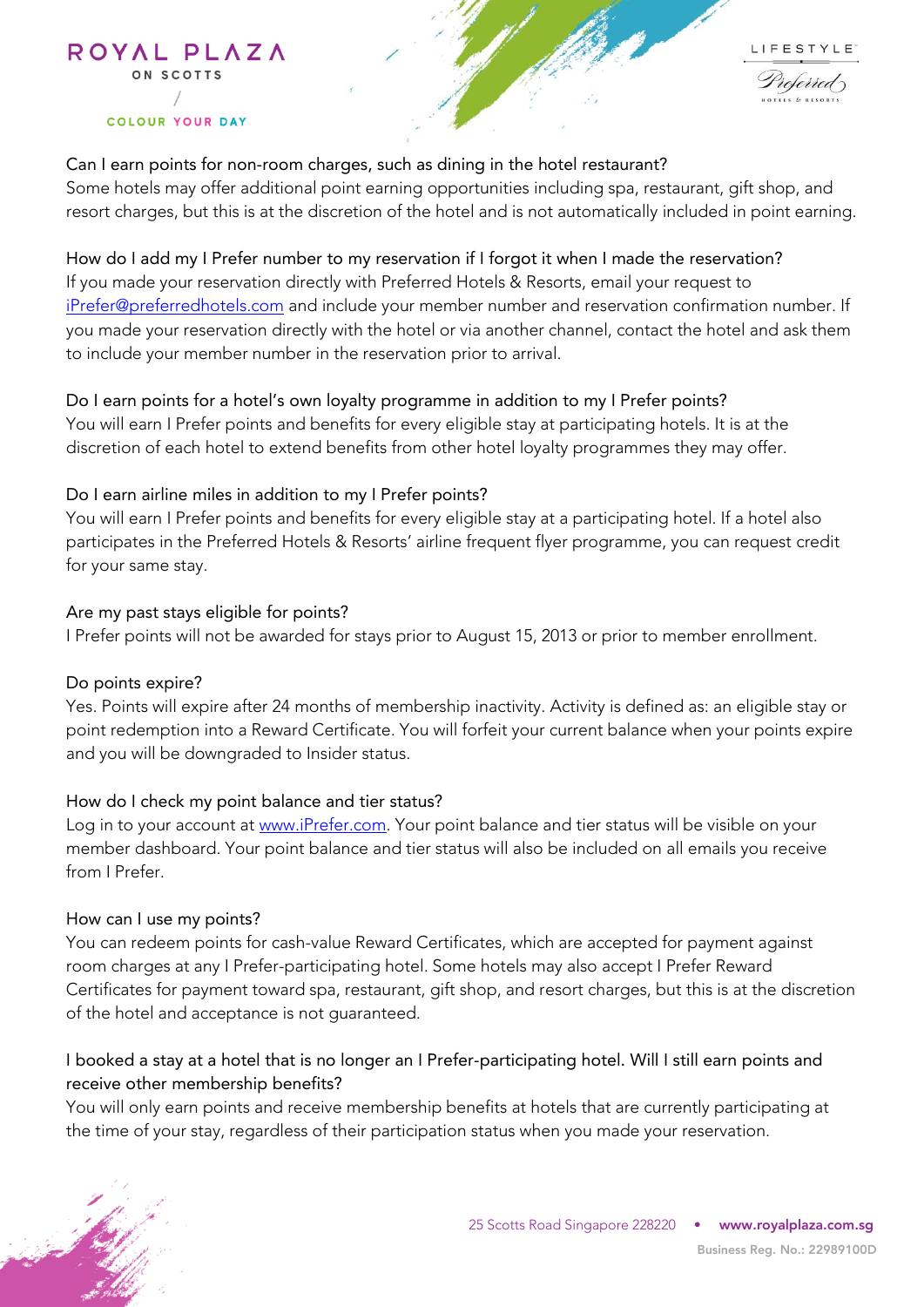

I do not see points in my account for a recent stay. How can I get credit for missing points? Log in to your account at [www.iPrefer.com](http://www.iprefer.com/) and click the "Request Points" link in your member dashboard to request a point adjustment through I Prefer Member Services. You must include an electronic copy of your final hotel bill reflecting the charges for which you are claiming points. Point requests will not be accepted until a folio has been attached.

### How do I merge two profiles, or transfer points between two accounts?

Email your request to *iPrefer@preferredhotels.com* and include your member number and all relevant details.

## REWARD CERTIFICATES

#### How do I redeem my points for Reward Certificates?

Log in to your account at [www.iPrefer.com](http://www.iprefer.com/) and click on "Redeem Reward" in your member dashboard to order Reward Certificates, provided your point balance qualifies for the redemption amount you select. Please note your member profile must contain complete address information before you can complete a Reward Certificate order. Go to "My Profile" to update your address if prompted.

| <b>Reward Certificate</b> | Points Required |
|---------------------------|-----------------|
| <b>US\$25</b>             | 12,500          |
| <b>US\$50</b>             | 25,000          |
| US\$100                   | 50,000          |
| US\$250                   | 125,000         |
| <b>US\$500</b>            | 250,000         |

### How do I receive my Reward Certificate?

Your Reward Certificate will be delivered via email and will contain a unique, secure code. Simply print the Reward Certificate or present it on your smartphone at a participating hotel for verification and acceptance.

In what currencies and denominations are Reward Certificates available? Reward Certificates are available in USD/GBP/EUR 25, USD/GBP/EUR 50, USD/GBP/EUR 100, USD/GBP/EUR 250, or USD/GBP/EUR 500.

#### Do Reward Certificates expire?

No. I Prefer Reward Certificates do not expire and are valid until redeemed at a participating hotel.

### How should I present my Reward Certificate to a participating hotel?

Print your Reward Certificate from the order confirmation email or the "Reward Certificate History" link in your member dashboard and present it to the hotel front desk. You can also show the Reward Certificate on your smartphone. To facilitate acceptance, it is suggested that you advise the hotel at time of check-in if you plan to use a Reward Certificate during your stay.